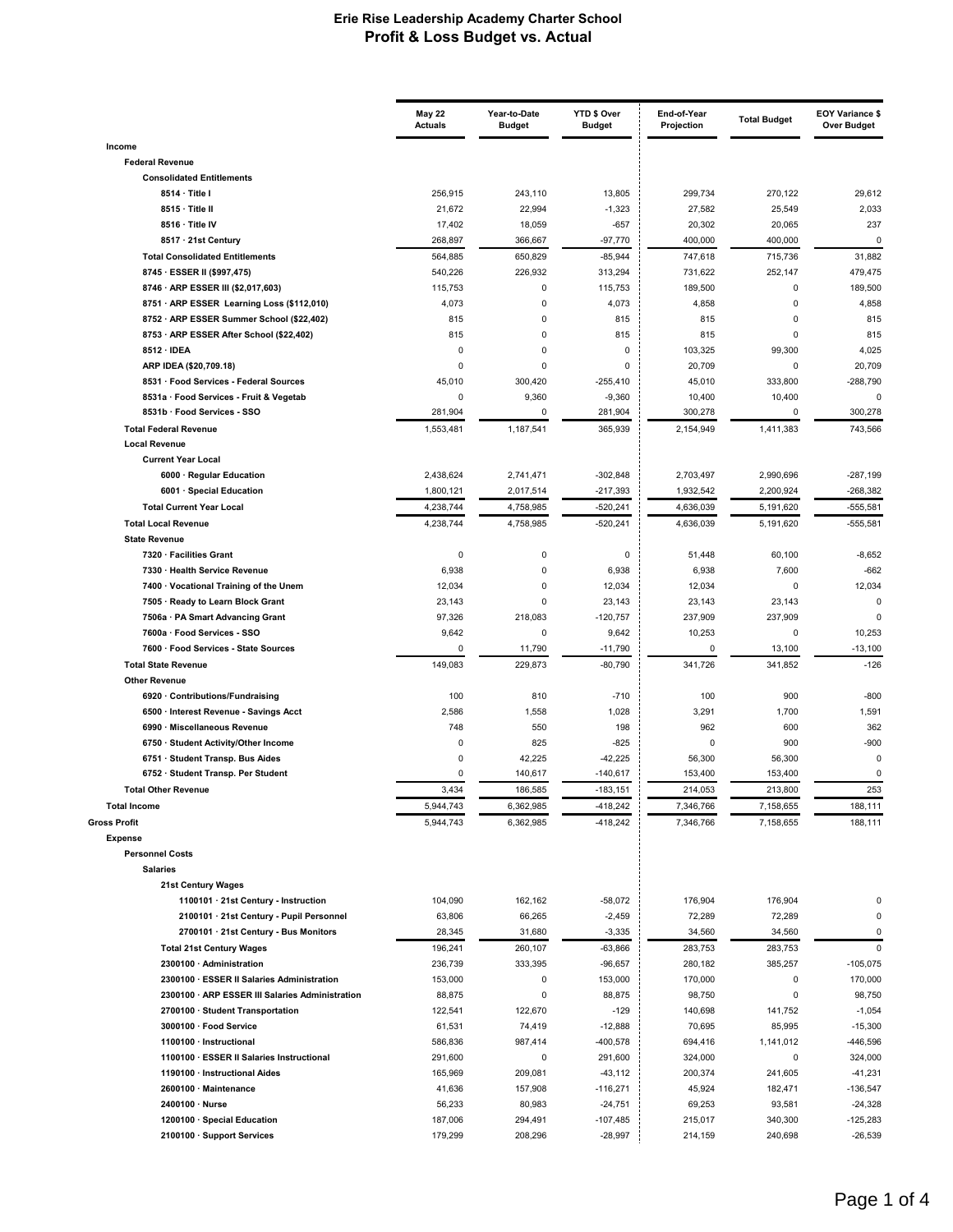|                                                            | <b>May 22</b><br><b>Actuals</b> | Year-to-Date<br><b>Budget</b> | YTD \$ Over<br><b>Budget</b> | End-of-Year<br>Projection | <b>Total Budget</b> | <b>EOY Variance \$</b><br><b>Over Budget</b> |
|------------------------------------------------------------|---------------------------------|-------------------------------|------------------------------|---------------------------|---------------------|----------------------------------------------|
| 1105100 · Title I Teachers                                 | 138,142                         | 149.777                       | $-11,635$                    | 154,209                   | 173,076             | $-18,867$                                    |
| <b>Stipends/Bonuses</b><br>1103100 · Incentive Bonus       | 2,500                           | 0                             | 2,500                        | 2,500                     | 0                   | 2,500                                        |
| 1104100 · After School Program Stipend                     | 8,256                           | 0                             | 8,256                        | 8,256                     | $\pmb{0}$           | 8,256                                        |
| 1109103 · ESSER II Payroll Stipend                         | 100,600                         | 0                             | 100,600                      | 125,000                   | 0                   | 125,000                                      |
| 1109104 · ARP ESSER III Payroll Stipend                    | 0                               | 0                             | 0                            | 0                         | 0                   | $\Omega$                                     |
| ARP ESSER Summer School Payroll Stipend                    | $\mathbf 0$                     | 0                             | 0                            | 0                         | 0                   | 0                                            |
| ARP ESSER After School Payroll Stipend                     | 0                               | 0                             | 0                            | 0                         | $\mathbf 0$         | $\mathbf 0$                                  |
| 1109100 · Other Program Stipend                            | 37,541                          | 0                             | 37,541                       | 40,050                    | 0                   | 40,050                                       |
| 1109101 · Overtime                                         | 15,754                          | 0                             | 15,754                       | 19,754                    | 0                   | 19,754                                       |
| 1109102 · PA Smart Advancing Grant                         | 7,402                           | 0                             | 7,402                        | 7,402                     | $\mathbf 0$         | 7,402                                        |
| 1106100 · Insurance Opt-out                                | 8,500                           | 5,500                         | 3,000                        | 17,000                    | 11,000              | 6,000                                        |
| <b>Total Stipends/Bonuses</b>                              | 180,552                         | 5,500                         | 175,052                      | 219,962                   | 11,000              | 208,962                                      |
| <b>Total Salaries</b>                                      | 2,686,200                       | 2,884,042                     | $-197,841$                   | 3,181,391                 | 3,320,500           | $-139,109$                                   |
| <b>Payroll Taxes</b>                                       |                                 |                               |                              |                           |                     |                                              |
| <b>SS &amp; Medicare Taxes</b>                             |                                 |                               |                              |                           |                     |                                              |
| 21st Century                                               |                                 |                               |                              |                           |                     |                                              |
| 1100221 · 21st Century - Instruction                       | 9,004                           | 14,027                        | $-5,023$                     | 15,302                    | 15,302              | 0                                            |
| 2100221 · 21st Century - Pupil Personnel                   | 5,519                           | 5,732                         | $-213$                       | 6,253                     | 6,253               | $\mathbf 0$                                  |
| 2700221 · 21st Century - Bus Monitors                      | 2,452                           | 2,740                         | $-288$                       | 2,989                     | 2,989               | $\mathbf 0$                                  |
| <b>Total 21st Century</b>                                  | 16,975                          | 22,499                        | $-5,524$                     | 24,545                    | 24,545              | $\mathbf 0$                                  |
| 2300220 · Administration                                   | 22,209                          | 25,505                        | $-3,296$                     | 25,686                    | 29,472              | $-3,786$                                     |
| 2300220 · ESSER II Taxes Administration                    | 10,328                          | 0                             | 10,328                       | 11,475                    | 0                   | 11,475                                       |
| 2300220 · ARP ESSER III Taxes Administration               | 6,799                           | 0                             | 6,799                        | 7,554                     | 0                   | 7,554                                        |
| 2700220 · Student Transportation                           | 8,421                           | 9,384                         | $-963$                       | 9,810                     | 10,844              | $-1,034$                                     |
| 3000220 · Food Service                                     | 4,940                           | 5,693                         | $-753$                       | 5,641                     | 6,579               | $-938$                                       |
| 1100220 · Instruction                                      | 45,384                          | 76,265                        | $-30,882$                    | 54,456                    | 88,129              | $-33,673$                                    |
| 1100220 · ESSER II Taxes Instruction                       | 22,307                          | 0                             | 22,307                       | 24,786                    | $\Omega$            | 24,786                                       |
| 1190220 · Instructional Aides<br>2600220 · Maintenance     | 15,134<br>3,384                 | 15,995<br>12,080              | $-860$<br>$-8,695$           | 17,766<br>3,712           | 18,483<br>13,959    | $-717$<br>$-10,247$                          |
| 2400220 · Nurse                                            | 4,519                           | 6,195                         | $-1,676$                     | 5,515                     | 7,159               | $-1,644$                                     |
| 1200220 · Special Education                                | 16,149                          | 22,529                        | $-6,379$                     | 18,292                    | 26,033              | $-7,741$                                     |
| 2100220 · Support Services                                 | 14,611                          | 15,935                        | $-1,324$                     | 17,278                    | 18,413              | $-1,136$                                     |
| 1105220 · Title I Teachers                                 | 11,624                          | 11,458                        | 166                          | 12,853                    | 13,240              | $-387$                                       |
| <b>Total SS &amp; Medicare Taxes</b>                       | 202,783                         | 223,538                       | $-20,754$                    | 239,368                   | 256,856             | $-17,488$                                    |
| Unemployment                                               |                                 |                               |                              |                           |                     |                                              |
| 2300250 · Administration                                   | 8,690                           | 6,600                         | 2,090                        | 8,832                     | 7,200               | 1,632                                        |
| 2700250 · Student Transportation                           | 4,271                           | 4,400                         | $-129$                       | 4,455                     | 4,800               | $-345$                                       |
| 3000250 · Food Service                                     | 1,411                           | 2,933                         | $-1,523$                     | 1,411                     | 3,200               | $-1,789$                                     |
| 1100250 · Instruction                                      | 16,975                          | 21,267                        | $-4,292$                     | 17,691                    | 23,200              | $-5,509$                                     |
| 1190250 · Instructional Aides                              | 5,572                           | 6,600                         | $-1,028$                     | 6,057                     | 7,200               | $-1,143$                                     |
| 2600250 · Maintenance                                      | 813                             | 4,400                         | $-3,587$                     | 813                       | 4,800               | $-3,987$                                     |
| 2400250 · Nurse                                            | 1,029                           | 1,467                         | $-438$                       | 1,228                     | 1,600               | $-372$                                       |
| 1200250 · Special Education                                | 2,648                           | 6,600                         | $-3,952$                     | 2,648                     | 7,200               | $-4,552$                                     |
| 2100250 · Support Services                                 | 4,767                           | 5,133                         | $-367$                       | 5,297                     | 5,600               | $-303$                                       |
| 1105250 · Title I Teachers                                 | 2,437                           | 2,933                         | -497                         | 2,437                     | 3,200               | $-763$                                       |
| <b>Total Unemployment</b>                                  | 48,611                          | 62,333                        | $-13,722$                    | 50,867                    | 68,000              | $-17,133$                                    |
| <b>Total Payroll Taxes</b>                                 | 251,395                         | 285,871                       | $-34,476$                    | 290,235                   | 324,856             | $-34,621$                                    |
| 403B                                                       |                                 |                               |                              |                           |                     |                                              |
| 2300231 · Administration                                   | 10,774                          | 12,388                        | $-1,613$                     | 12,783                    | 14,315              | $-1,532$                                     |
| 2300231 · ESSER II 403B Administration                     | 6,750                           | 0                             | 6,750                        | 7,500                     | 0                   | 7,500                                        |
| 2300231 · ARP ESSER III 403B Administration                | 4,217                           | 0                             | 4,217                        | 4,685                     | 0                   | 4,685                                        |
| 2700231 · Student Transportation<br>3000231 · Food Service | 0<br>3,171                      | 5,378<br>3,721                | $-5,378$<br>$-550$           | 0<br>3,667                | 6,214<br>4,300      | $-6,214$<br>$-632$                           |
| 1100231 · Instruction                                      |                                 |                               |                              |                           |                     |                                              |
| 1100231 · ESSER II 403B Instruction                        | 27,582<br>14,580                | 47,544<br>0                   | $-19,962$<br>14,580          | 34,812<br>16,200          | 51,506<br>0         | $-16,694$<br>16,200                          |
| 1190231 · Instructional Aides                              | 9,314                           | 10,454                        | $-1,140$                     | 11,198                    | 12,080              | $-882$                                       |
| 2600231 · Maintenance                                      | 2,113                           | 7,895                         | $-5,782$                     | 2,364                     | 9,124               | $-6,760$                                     |
| 2400231 · Nurse                                            | 2,953                           | 4,049                         | $-1,096$                     | 3,604                     | 4,679               | $-1,075$                                     |
| 1200231 · Special Education                                | 8,023                           | 12,566                        | $-4,543$                     | 9,211                     | 14,521              | $-5,310$                                     |
| 2100231 · Support Services                                 | 9,017                           | 10,415                        | $-1,398$                     | 10,698                    | 12,035              | $-1,337$                                     |
| 1105231 · Title I Teachers                                 | 4,693                           | 3,579                         | 1,115                        | 5,275                     | 4,135               | 1,139                                        |
| Total 403B                                                 | 103,188                         | 117,989                       | $-14,801$                    | 121,999                   | 132,909             | $-10,910$                                    |
| PSERS                                                      |                                 |                               |                              |                           |                     |                                              |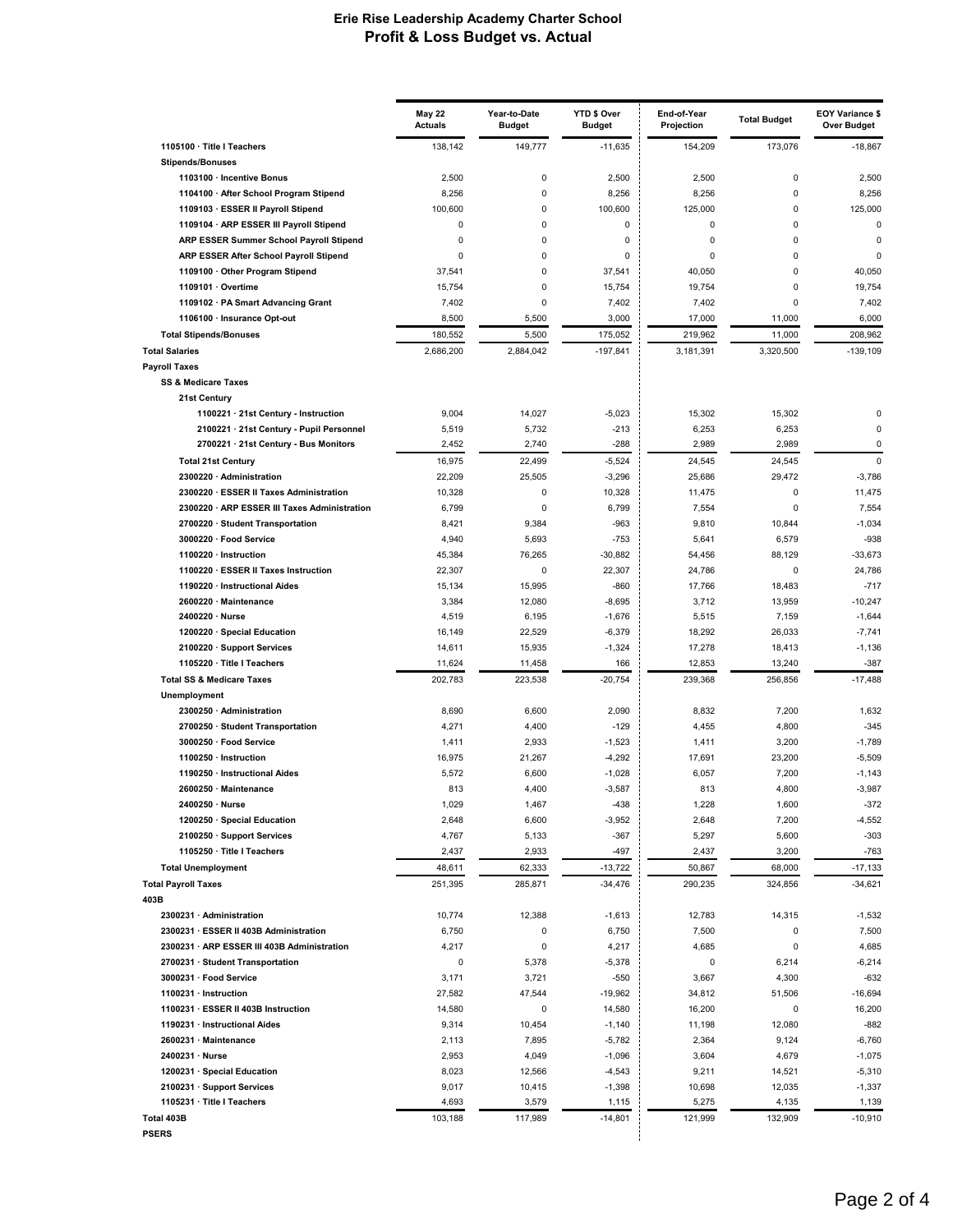|                                                                                | <b>May 22</b><br><b>Actuals</b> | Year-to-Date<br><b>Budget</b> | YTD \$ Over<br><b>Budget</b> | End-of-Year<br>Projection | <b>Total Budget</b> | <b>EOY Variance \$</b><br>Over Budget |
|--------------------------------------------------------------------------------|---------------------------------|-------------------------------|------------------------------|---------------------------|---------------------|---------------------------------------|
| 21st Century                                                                   |                                 |                               |                              |                           |                     |                                       |
| 1100233 · 21st Century - Instruction                                           | 3,910                           | 12,973                        | $-9,062$                     | 14,152                    | 14,152              | 0                                     |
| 2100233 · 21st Century - Pupil Personnel                                       | 3,190                           | 5,301                         | $-2,111$                     | 5,783                     | 5,783               | $\mathbf 0$                           |
| 2700233 · 21st Century - Student Transpor                                      | 1,417                           | 2,534                         | $-1,117$                     | 2,765                     | 2,765               | 0                                     |
| <b>Total 21st Century</b>                                                      | 8,518                           | 20,808                        | $-12,290$                    | 22,700                    | 22,700              | 0                                     |
| 2300230 · Administration                                                       | 49,856                          | 29,923                        | 19,933                       | 61,818                    | 34,578              | 27,240                                |
| 2700230 · Student Transportation                                               | 2,546                           | 5,283                         | $-2,737$                     | 2,931                     | 6,105               | $-3,174$                              |
| 1100230 · Instruction                                                          | 28,568                          | 36,857                        | $-8,289$                     | 30,631                    | 42,590              | $-11,959$                             |
| 1200230 · Special Education                                                    | 16,050                          | 15,081                        | 969                          | 18,262                    | 17,427              | 835                                   |
| 2100230 · Support Services                                                     | 516                             | 0                             | 516                          | 516                       | 0                   | 516                                   |
| 1105230 · Title I Teachers                                                     | 19,848                          | 27,325                        | $-7,477$                     | 22,264                    | 31,576              | $-9,311$                              |
| <b>Total PSERS</b>                                                             | 125,902                         | 135,277                       | $-9,375$                     | 159,122                   | 154,975             | 4,147                                 |
| <b>Health Insurance</b>                                                        |                                 |                               |                              |                           |                     |                                       |
| 1100211 · Dental                                                               | 28,539                          | 27,242                        | 1,297                        | 31,683                    | 29,718              | 1,965                                 |
| 1100210 · Health                                                               | 377,262                         | 415,964                       | $-38,702$                    | 417,140                   | 453,779             | $-36,639$                             |
| 1100210 · Health ESSER II                                                      | 22,430                          | 0                             | 22,430                       | 24,922                    | 0                   | 24,922                                |
| 1100210 · Health ARP ESSER III                                                 | 3,160                           | $\pmb{0}$                     | 3,160                        | 3,511                     | 0                   | 3,511                                 |
| <b>Total Health Insurance</b>                                                  | 431.390                         | 443,206                       | $-11,815$                    | 477,257                   | 483,497             | $-6,240$                              |
| <b>Supplemental Insurance</b>                                                  |                                 |                               |                              |                           |                     |                                       |
| 1100212 · Aflac                                                                | $-513$                          | 550                           | $-1,063$                     | 903                       | 600                 | 303                                   |
| 2300212 · Life Insurance                                                       | 3,442                           | 3,392                         | 50                           | 3,750                     | 3,700               | 50                                    |
| <b>Total Supplemental Insurance</b>                                            | 2,929                           | 3,942                         | $-1,013$                     | 4,653                     | 4,300               | 353                                   |
|                                                                                |                                 |                               |                              |                           |                     |                                       |
| <b>Total Personnel Costs</b>                                                   | 3,601,003                       | 3,870,326                     | $-269.322$                   | 4,234,656                 | 4,421,036           | $-186,380$                            |
| 5100800 · Bank Fees                                                            | 0                               | 275                           | $-275$                       | 300                       | 300                 | $\mathbf 0$                           |
| 1100640 · Books/Instructional Aids                                             | 64,704                          | 78,467                        | $-13,763$                    | 80,742                    | 85,600              | $-4,858$                              |
| <b>ARP ESSER III Curriculum</b>                                                | 0                               | 0                             | 0                            | 0                         | 0                   | $\mathbf 0$                           |
| Books/Instructional Aids ARP ESSER Learning Loss<br><b>Consumable Supplies</b> | 4,858                           | 0                             | 4,858                        | 4,858                     | 0                   | 4,858                                 |
| 1100603 · 21st Century Instruction Supp                                        | 2,340                           | 3,525                         | $-1,186$                     | 3,846                     | 3,846               | $\Omega$                              |
| 1100604 · 21st Century School Funded                                           | 2,581                           | 32,083                        | $-29,503$                    | 35,000                    | 35,000              | $\Omega$                              |
| 2300600 · Administration                                                       | 20,811                          | 12,650                        | 8,161                        | 20,811                    | 13,800              | 7,011                                 |
| 3000600 · Food Service Supplies                                                | 381                             | 92                            | 290                          | 381                       | 100                 | 281                                   |
| 2400600 · Health                                                               | 7,793                           | 5,408                         | 2,384                        | 8,293                     | 5,900               | 2,393                                 |
| 1100600 · Instruction                                                          | 52,536                          | 34,650                        | 17,886                       | 54,536                    | 37,800              | 16,736                                |
| 2700600 · Vehicle Fuel & Supplies                                              | 27,108                          | 12,925                        | 14,183                       | 29,108                    | 14,100              | 15,008                                |
| <b>Total Consumable Supplies</b>                                               | 113,549                         | 101,334                       | 12,215                       | 151,975                   | 110,546             | 41,429                                |
| <b>Contracted Services</b>                                                     |                                 |                               |                              |                           |                     |                                       |
| 21st Century                                                                   |                                 |                               |                              |                           |                     |                                       |
| 1100305 · 21st Century Instruction Servic                                      | 13,258                          | 18,744                        | $-5,486$                     | 20,448                    | 20,448              | 0                                     |
| 2100300 · 21st Century Admin Services                                          | 20,520                          | 21,560                        | $-1,040$                     | 23,520                    | 23,520              | 0                                     |
| 2100500 · 21st Century Admin Other Purch                                       | 1,500                           | 2,098                         | $-598$                       | 2,288                     | 2,288               | 0                                     |
| 2500301 · 21st Century Business Services                                       | 9,545                           | 17,325                        | $-7,780$                     | 18,900                    | 18,900              | 0                                     |
| <b>Total 21st Century</b>                                                      | 44,823                          | 59,727                        | $-14,903$                    | 65,156                    | 65,156              | 0                                     |
| 2300326 · Administrative Consultants                                           | 0                               | 22,458                        | $-22,458$                    | 24,500                    | 24,500              | $\mathbf 0$                           |
| 2500320 · Audit                                                                | 5,000                           | 11,000                        | $-6,000$                     | 12,000                    | 12,000              | $\mathbf 0$                           |
| 2200302 · ARP ESSER Booker T. Washington                                       | 36,000                          | 0                             | 36,000                       | 45,000                    | 0                   | 45,000                                |
| 2700301 · Bus Contracted Service                                               | 7,478                           | 0                             | 7,478                        | 9,841                     | 0                   | 9,841                                 |
| 2500300 · Business Services                                                    | 75,348                          | 64,992                        | 10,356                       | 81,516                    | 70,900              | 10,616                                |
| 2300541 · Community Relations                                                  | 0                               | 4,583                         | $-4,583$                     | 5,000                     | 5,000               | 0                                     |
| <b>ARP ESSER III Educational Consultants</b>                                   | 0                               | 0                             | 0                            | 0                         | 0                   | $\mathbf 0$                           |
| ARP ESSER Learning Loss Educational Consultants                                | 0                               | 0                             | 0                            | $\mathbf 0$               | 0                   | $\mathbf 0$                           |
| 2300305 · E-Rate                                                               | 0                               | 917                           | $-917$                       | 1,000                     | 1,000               | $\mathbf 0$                           |
| 3000300 · Food Service - Student Meals                                         | 218,019                         | 221,850                       | $-3,831$                     | 263,268                   | 246,500             | 16,768                                |
| 3000301 · Food Service - Other Services                                        | 280                             | 24,840                        | $-24,560$                    | 280                       | 27,600              | $-27,320$                             |
| <b>ARP ESSER III Food Services</b>                                             | 0                               | 0                             | 0                            | 0                         | 0                   | 0                                     |
| 2400300 · Health Services                                                      | 100                             | 900                           | $-800$                       | 1,000                     | 1,000               | $\mathbf 0$                           |
|                                                                                |                                 |                               |                              |                           |                     |                                       |
| 1100306 · Instructional Coach                                                  | 4,083                           | 0                             | 4,083                        | 5,237                     | 0                   | 5,237                                 |
| 2300350 · Legal Services                                                       | 59,163                          | 59,583                        | $-421$                       | 64,313                    | 65,000              | $-688$                                |
| 2600305 · Maintenance/Engineer 1099                                            | 25,384                          | 30,938                        | $-5,554$                     | 33,826                    | 35,750              | $-1,924$                              |
| 2500330 · Payroll Service                                                      | 9,273                           | 10,358                        | $-1,085$                     | 10,215                    | 11,300              | $-1,085$                              |
| <b>Professional Development</b>                                                |                                 |                               |                              |                           |                     |                                       |
| 1100324 · Professional Dev. - Training                                         | 3,202                           | 5,500                         | $-2,298$                     | 3,202                     | 6,000               | $-2,798$                              |
| 1100325 · Professional Dev. - Contractor                                       | 3,699                           | 9,167                         | $-5,468$                     | 10,000                    | 10,000              | 0                                     |
| 2300324 · Professional Dev. - Board Exp                                        | 7,563                           | 16,775                        | $-9,212$                     | 18,300                    | 18,300              | 0                                     |